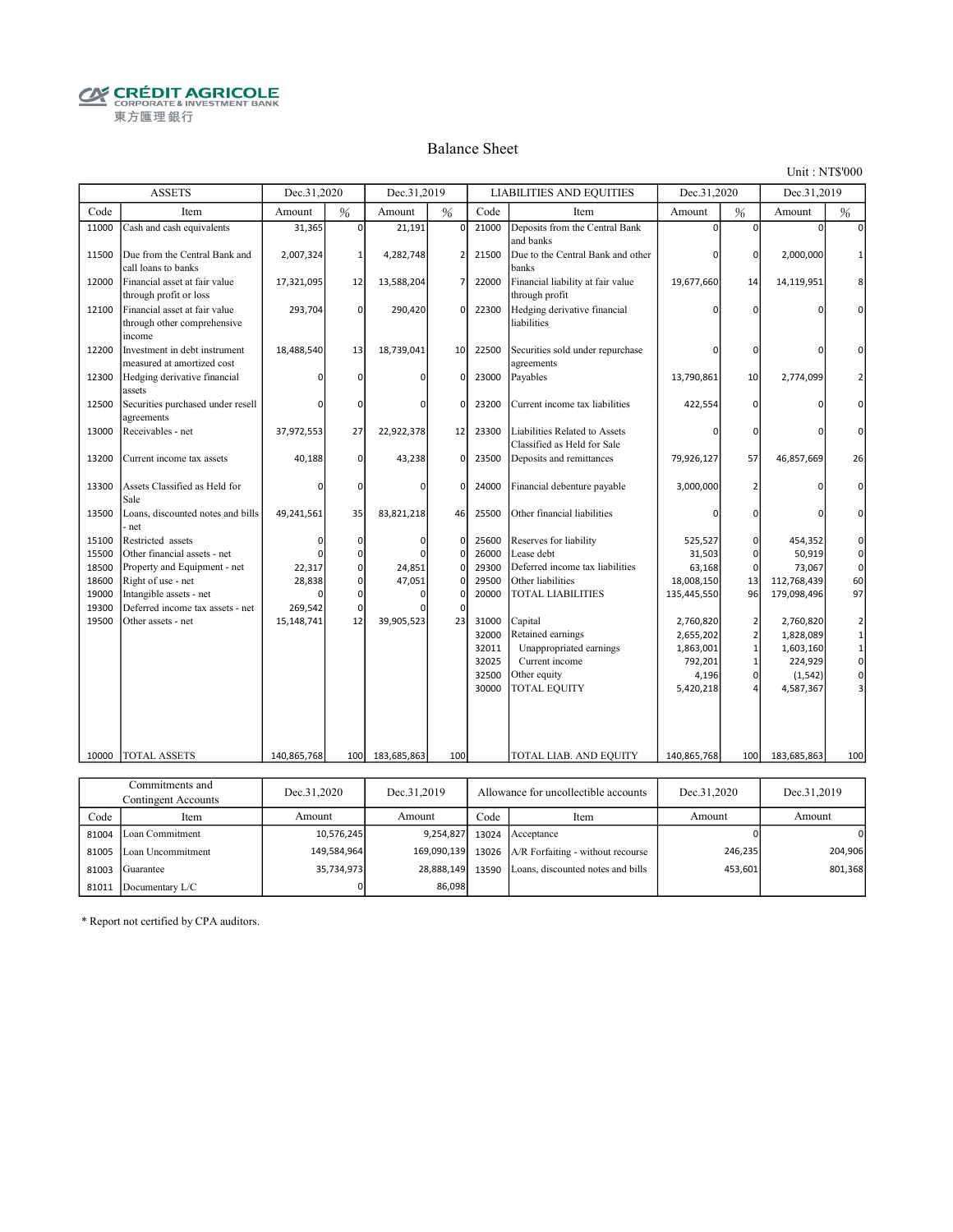**CRÉDIT AGRICOLE** 東方匯理銀行

### Consolidate Income Statement

Unit : NT\$'000

|       |                                                                                                                                      | 2020Q4      |          | 2019Q4        |                |                |
|-------|--------------------------------------------------------------------------------------------------------------------------------------|-------------|----------|---------------|----------------|----------------|
| Code  | Description                                                                                                                          | Amount      | %        | Amount        | $\%$           | Variable %     |
| 41000 | Interest income                                                                                                                      | 962,945     | 63       | 1,603,613     | 126            | (40)           |
| 51000 | Interest expense                                                                                                                     | (858, 958)  | (56)     | (2, 227, 581) | (175)          | (61)           |
|       | Net interest (expense) income                                                                                                        | 103,987     | 7        | (623, 968)    | (49)           | (117)          |
|       | Other operating income                                                                                                               |             |          |               |                |                |
|       | Commission income                                                                                                                    | 258,368     | 17       | 236,859       | 19             | 9              |
|       | Gain (loss) on financial assets or liabilities                                                                                       | (1,821,449) | (120)    | (572, 388)    | (45)           | 218            |
|       | measured at fair value through profit and loss<br>Gain (loss) on debt instrument at fair value through other<br>comprehensive income | (2, 417)    | 0        | (2,402)       | 0              |                |
|       | Gain (loss) on financial asset measured at amortized cost                                                                            | n           | 0        | $\Omega$      | 0              | $\Omega$       |
|       | Foreign exchange gains (losses) - net                                                                                                | 2,703,801   | 178      | 1,855,130     | 146            | 46             |
|       | Impairment loss on assets (reversal of                                                                                               | (558)       | 0        | (147)         | 0              | $\overline{0}$ |
|       | impairment loss on assets)                                                                                                           |             |          |               |                |                |
|       | Others                                                                                                                               | 280,481     | 18       | 380,026       | 29             | (26)           |
|       | Net income                                                                                                                           | 1,522,213   | 100      | 1,273,110     | 100            | 20             |
| 58200 | Bad debt expenses                                                                                                                    | 230,168     | 15       | (170, 309)    | (13)           | (235)          |
|       | Operating expenses                                                                                                                   |             |          |               |                |                |
| 58500 | Employee benefits                                                                                                                    | (325, 531)  | (21)     | (338, 667)    | (27)           | (4)            |
| 59000 | Depreciation and amortization expense                                                                                                | (23, 832)   | (2)      | (23, 646)     | (2)            | $1\vert$       |
| 59500 | Other general and administrative expenses                                                                                            | (424, 473)  | (28)     | (415, 595)    | (33)           |                |
|       | Consolidated income (loss) from continuing operations before                                                                         | 978,545     | 64       | 324,893       | 26             | 201            |
| 61003 | income tax<br>Consolidated income (loss) from continuing operations - Income                                                         | (186, 344)  | (12)     | (99, 965)     | (8)            | 86             |
|       | tax (expense) benefit<br>Consolidated income (loss) from continuing operations - after<br>income tax                                 | 792,201     | 52       | 224,928       | 18             | 252            |
| 62500 | Income (loss) from discontinued operations                                                                                           | 0           | 0        | 0             | 0              | $\Omega$       |
|       | Net income (loss)                                                                                                                    | 792,201     | 52       | 224,928       | 18             | 252            |
|       | Other comprehensive income                                                                                                           |             |          |               |                |                |
| 65201 | Remeasurement of defined benift plans                                                                                                | 6,943       | $\sigma$ | (613)         | 0              | $\overline{0}$ |
| 65301 | Exchange differences on cumulative translation adjustments                                                                           | 5,798       | 0        | (1, 510)      | 0              | (484)          |
| 65308 | Unrealized gain (loss) on debt instrument at fair value through<br>other comprehensive income                                        | (60)        | 0        | 504           | 0              | (112)          |
| 65310 | Gain on reversal of impairment loss on debt instrument at fair<br>value through other comprehensive income                           | 0           | 0        | 0             | 0              | $\overline{0}$ |
| 65320 | Other comprehensive income after tax                                                                                                 |             | 0        | 0             | 0              | $\Omega$       |
| 65000 | Total other comprehensive income                                                                                                     | 12,681      | $1\vert$ | (1,620)       | $\overline{0}$ | (883)          |
|       | Net income belong to:                                                                                                                |             |          |               |                |                |
|       | Owners' equity                                                                                                                       | 792,201     | 52       | 224,928       | 18             | 252            |
|       | Non-controlling Interests                                                                                                            |             |          |               |                |                |
|       | Total other comprehensive income belong to:                                                                                          |             |          |               |                |                |
|       | Owners' equity                                                                                                                       | 804,882     | 53       | 223,309       | 18             | 260            |
|       | Non-controlling Interests                                                                                                            |             |          |               |                |                |

\* Report not certified by CPA auditors.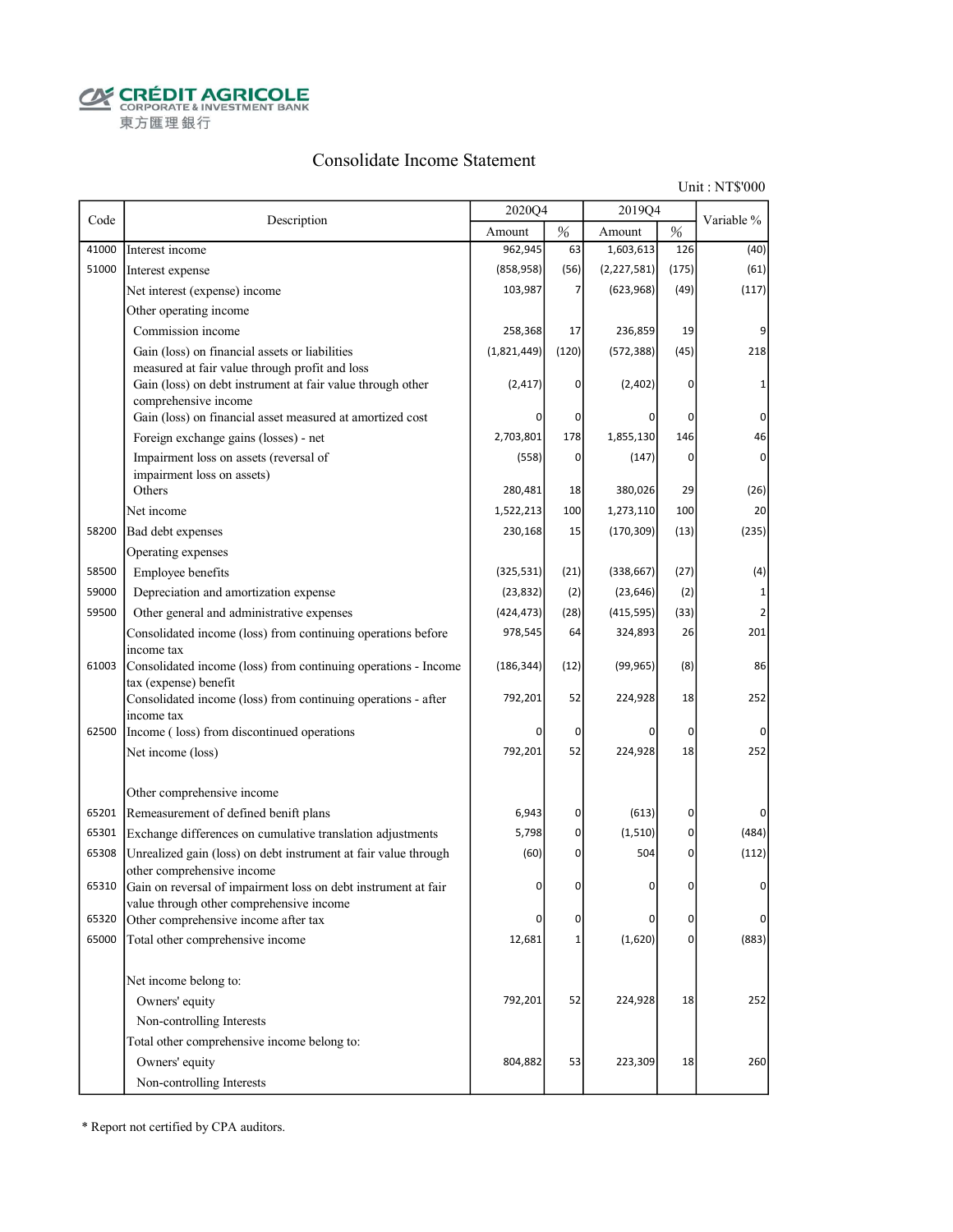

東方匯理銀行

### Information on fair value hierarchy of financial instruments

Unit : NT\$'000

| Instrument item meansured at fair value        |            | Dec.31,2020 |            |                          | Dec.31,2019 |           |            |         |  |
|------------------------------------------------|------------|-------------|------------|--------------------------|-------------|-----------|------------|---------|--|
|                                                | Total      | Level 1     | Level 2    | Level 3                  | Total       | Level 1   | Level 2    | Level 3 |  |
| Non-derivative financial instruments           |            |             |            |                          |             |           |            |         |  |
| Asset                                          |            |             |            |                          |             |           |            |         |  |
| Financial assets designated at fair value      |            |             |            |                          | 49,947      | 49,947    |            |         |  |
| through profit or loss                         |            |             |            |                          |             |           |            |         |  |
| Held for trading financial asset               |            |             |            |                          | 49,947      | 49,947    |            |         |  |
| Equity investment                              |            |             |            |                          |             | ÷.        |            |         |  |
| Bond investment                                |            |             |            |                          | 49,947      | 49,947    |            |         |  |
| Others                                         |            |             |            |                          |             |           |            |         |  |
| Financial assets designated at fair value      |            |             |            |                          |             |           |            |         |  |
| through profit or loss on initial recognition  |            |             |            |                          |             |           |            |         |  |
| Financial asset at fair value through other    | 293,704    | 293,704     |            |                          | 290,504     | 290,504   |            |         |  |
| comprehensive income                           |            |             |            |                          |             |           |            |         |  |
| Equity investment                              |            |             |            |                          |             |           |            |         |  |
| Bond investment                                | 293,704    | 293,704     |            |                          | 290,504     | 290,504   |            |         |  |
| Others                                         |            |             |            |                          |             |           |            |         |  |
| Investment in debt instrument measured at      | 18,488,539 | 10,112      | 18,478,427 |                          | 18,739,071  | 2,367,755 | 16,371,316 |         |  |
| amortized cost                                 |            |             |            |                          |             |           |            |         |  |
| Equity investment                              |            |             |            |                          |             |           |            |         |  |
| Bond investment                                | 4,406,157  | 10,112      | 4,396,045  |                          | 9,640,418   | 2,367,755 | 7,272,663  |         |  |
| Others                                         | 14,082,382 |             | 14,082,382 |                          | 9,098,653   |           | 9,098,653  |         |  |
| Liabilities                                    |            |             |            |                          |             |           |            |         |  |
| Financial liabilities designated at fair value |            |             |            |                          |             |           |            |         |  |
| through profit or loss                         |            |             |            |                          |             |           |            |         |  |
| Held for trading financial liabilities         |            |             |            |                          |             |           |            |         |  |
| Financial liabilities designated at fair value |            |             |            |                          |             |           |            |         |  |
| through profit or loss on initial recognition  |            |             |            |                          |             |           |            |         |  |
| Derivatives financial instruments              |            |             |            |                          |             |           |            |         |  |
| Asset                                          |            |             |            |                          |             |           |            |         |  |
| Financial assets designated at fair value      | 17,321,095 |             | 17,321,095 |                          | 13,538,257  |           | 13,538,257 |         |  |
| through profit or loss                         |            |             |            |                          |             |           |            |         |  |
| Hedging derivative financial assets            | ä,         |             |            |                          |             |           |            |         |  |
| Liabilities                                    |            |             |            |                          |             |           |            |         |  |
| Financial liabilities designated at fair value | 19,677,660 |             | 19,677,660 | ÷                        | 14,119,951  | ä,        | 14,119,951 |         |  |
| through profit or loss                         |            |             |            |                          |             |           |            |         |  |
| Hedging derivative financial liabilities       |            |             |            | $\overline{\phantom{a}}$ |             | ä,        | $\bar{a}$  |         |  |
|                                                |            |             |            |                          |             |           |            |         |  |

#### Financial asset changes in fair value measurement level 3

Unit : NT\$'000 Income statement Other comprehe  $\begin{array}{c|c}\n\text{er complete} \\
\text{if the same line} \\
\text{if the same line} \\
\end{array}$ Level 3 Sale, disposal or settlement Converted out from Level 3 Financial assets designated at fair value through profit or loss - - - - - - - - Held for trading financial assets  $\blacksquare$ <br>Financial assets designated at fair value Financial assets designated at fair value through profit or loss on initial recognition - - - - - - - - Financial asset at fair value through other comprehensive income - - - - - - - - Investment in debt instrument measured at amortized cost - - - - - - - - Hedging derivative financial assets Ending retained earning Beginning retained earnging Item Profit/Loss valuation Increase during period Decrease during period

### Financial liabilities changes in fair value measurement level 3

|                                                |                      |                                               |  |                        |                         |                                 |                               | Unit: NT\$'000             |
|------------------------------------------------|----------------------|-----------------------------------------------|--|------------------------|-------------------------|---------------------------------|-------------------------------|----------------------------|
|                                                | Beginning            |                                               |  | Increase during period |                         | Decrease during period          |                               |                            |
| Item                                           | retained<br>earnging | Valuation of profit/loss during<br>the period |  | Buy in or issue        | Transfers to<br>Level 3 | Sale, disposal<br>or settlement | Converted out<br>from Level 3 | Ending retained<br>earning |
| Financial liabilities designated at fair value |                      |                                               |  |                        |                         |                                 |                               |                            |
| through profit or loss                         |                      |                                               |  |                        |                         |                                 |                               |                            |
| Held for trading financial liabilities         |                      |                                               |  |                        |                         |                                 |                               |                            |
| Financial liabilities designated at fair value |                      |                                               |  |                        |                         |                                 |                               |                            |
| through profit or loss on initial recognition  |                      |                                               |  |                        |                         |                                 |                               |                            |
| Hedging derivative financial liabilities       |                      |                                               |  |                        |                         |                                 |                               |                            |
|                                                |                      |                                               |  |                        |                         |                                 |                               |                            |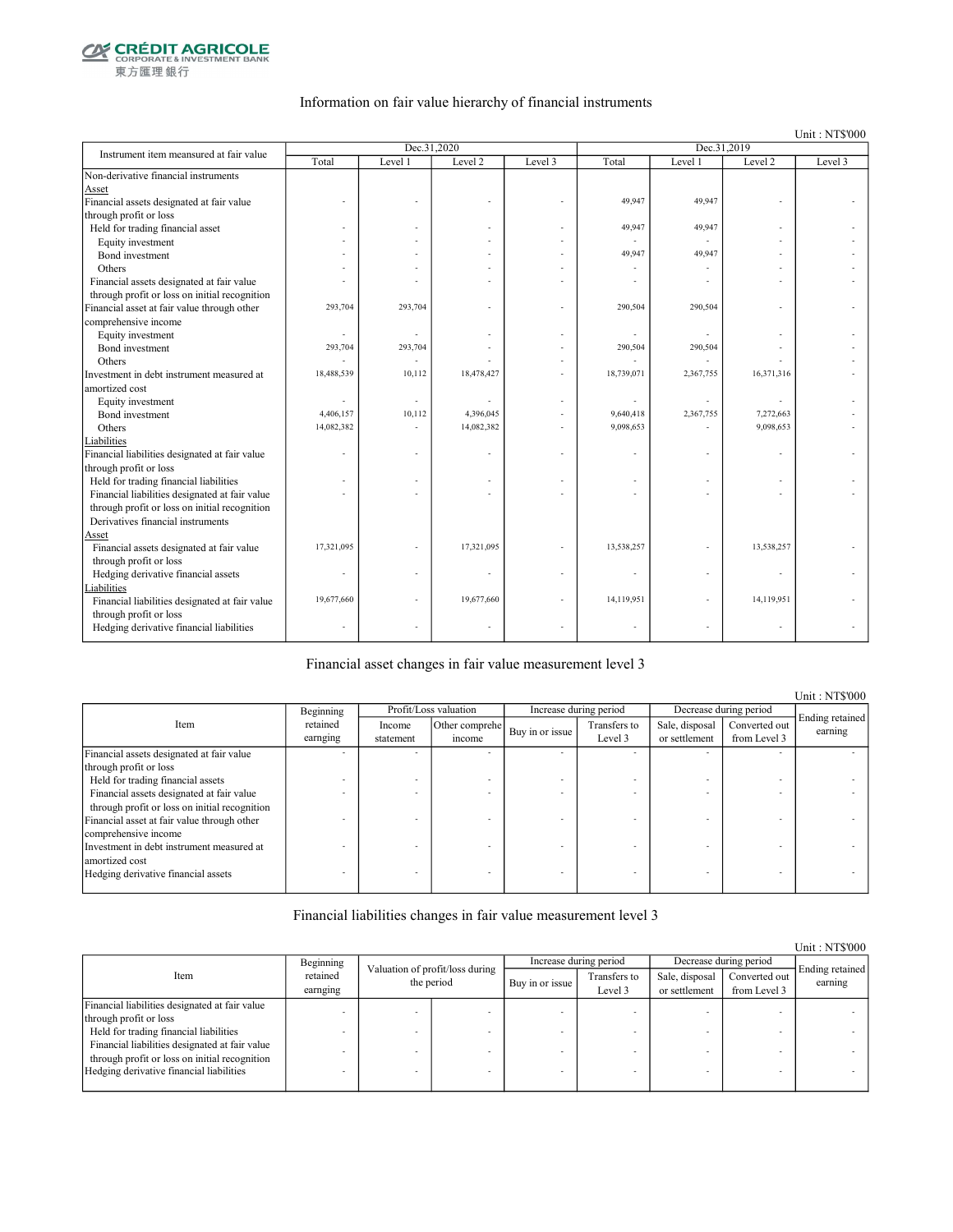

## ASSETS QUALITY

Unit : NT\$'000, %

| Year \ Month               |                                  |                          |                          | Dec.31,2020                                     |                          |                                                | Dec.31,2019              |                          |                                                 |                          |                                                      |
|----------------------------|----------------------------------|--------------------------|--------------------------|-------------------------------------------------|--------------------------|------------------------------------------------|--------------------------|--------------------------|-------------------------------------------------|--------------------------|------------------------------------------------------|
|                            | <b>ITEM</b>                      | Overdue<br>Amount        | Loan<br>Amount           | $%$ of<br>Overdue<br>loans<br>to Total<br>loans | Loan loss reserve        | $%$ of<br>Loan loss reserve<br>to Overdue Loan | Overdue<br>Amount        | Loan<br>Amount           | $%$ of<br>Overdue<br>loans<br>to Total<br>loans | Loan loss<br>reserve     | $%$ of<br>Loan loss<br>reserve<br>to Overdue<br>Loan |
| Corporate Finance          | Security                         | $\blacksquare$           |                          | $\overline{\phantom{a}}$                        | 453,601                  |                                                |                          | 69,751                   |                                                 | 801,368                  |                                                      |
|                            | Unsecurity                       | $\sim$                   | 49,695,162               |                                                 |                          |                                                | ٠                        | 84,552,835               |                                                 |                          |                                                      |
|                            | Housing Loan                     | ۰                        |                          | $\overline{\phantom{a}}$                        |                          |                                                |                          |                          |                                                 |                          |                                                      |
|                            | Cash card                        |                          |                          | $\overline{\phantom{a}}$                        |                          | <b>NA</b>                                      |                          |                          |                                                 |                          | <b>NA</b>                                            |
| Consumer Finace            | Small credit Loan                |                          | $\overline{\phantom{a}}$ | $\overline{\phantom{a}}$                        |                          | ٠                                              | $\overline{\phantom{a}}$ |                          |                                                 |                          |                                                      |
|                            | Security<br>Others<br>Unsecurity | $\overline{\phantom{0}}$ | $\overline{\phantom{a}}$ | $\overline{\phantom{a}}$                        |                          |                                                | $\overline{\phantom{a}}$ | $\overline{\phantom{a}}$ | $\overline{\phantom{0}}$                        | $\overline{\phantom{a}}$ |                                                      |
|                            | Total                            | $\sim$                   | 49,695,162               | $\overline{\phantom{a}}$                        | 453,601                  |                                                |                          | 84,622,586               |                                                 | 801,368                  |                                                      |
|                            |                                  | Overdue<br>Amount        | A/R<br>Amount            | $%$ of<br>Overdue A/R<br>to Total A/R           | Provision<br>Amount      | $%$ of<br>Provision to<br>Overdue Loan         | Overdue<br>Amount        | A/R<br>Amount            | $%$ of<br>Overdue A/R<br>to Total A/R           | Provision<br>Amount      | $%$ of<br>Provision to<br>Overdue<br>Loan            |
| Credit card                |                                  |                          | $\overline{\phantom{0}}$ | $\overline{\phantom{a}}$                        |                          |                                                |                          |                          |                                                 |                          |                                                      |
| Factoring-without recourse |                                  | $\overline{\phantom{a}}$ | 24,623,568               | $\sim$                                          | 246,235                  | NA                                             |                          | 20,490,636               |                                                 | 204,906                  | <b>NA</b>                                            |
| Other non-performing loans |                                  | $\overline{\phantom{a}}$ | $\overline{\phantom{a}}$ | $\overline{\phantom{a}}$                        | $\overline{\phantom{0}}$ |                                                | $\overline{\phantom{a}}$ | $\overline{\phantom{a}}$ |                                                 | $\overline{\phantom{a}}$ |                                                      |

| r ear<br>Month                                                             | Dec.3' | .201c<br>Dec.31 |
|----------------------------------------------------------------------------|--------|-----------------|
| Loan classified as non-Pass-Due with normal payment after debt negotiation |        |                 |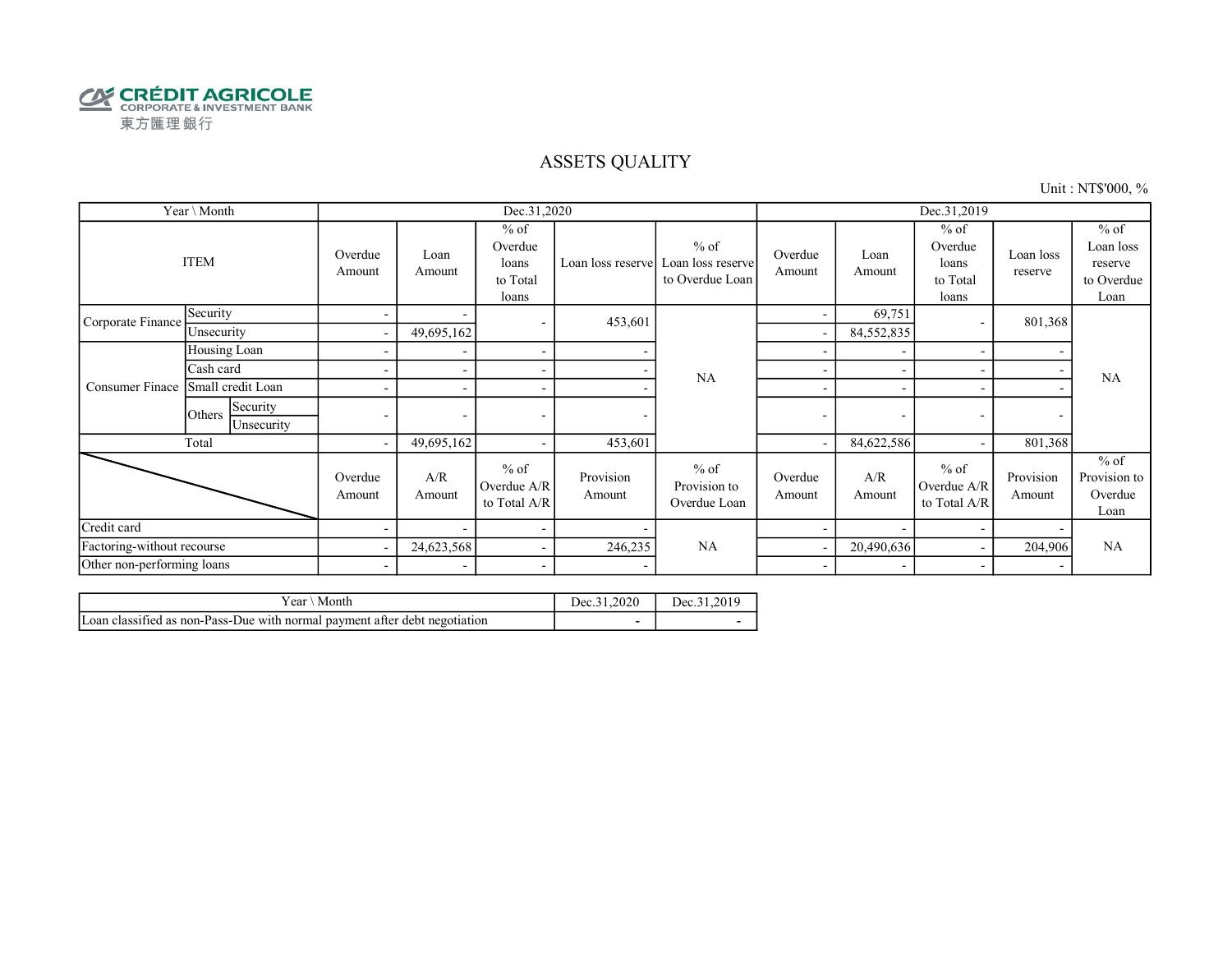

# Credit Exposure Concentration

Unit : NT\$'000, %

| Year \<br>Month | Dec.31,2020<br>Dec.31,2019 |                                            |               |                                               |                           |                                            |               |                                               |
|-----------------|----------------------------|--------------------------------------------|---------------|-----------------------------------------------|---------------------------|--------------------------------------------|---------------|-----------------------------------------------|
| Ranking         | Group Name                 | <b>INDUSTRIAL</b><br><b>CLASSIFICATION</b> | Credit Amount | % of Credit<br>amount to<br>net worth $(\% )$ | Group Name                | <b>INDUSTRIAL</b><br><b>CLASSIFICATION</b> | Credit Amount | % of Credit<br>amount to<br>net worth $(\% )$ |
|                 | <b>Axxxx</b>               | Manufacturing                              | 13,223,768    |                                               | 244% Taxxx Sexx Coxxxxxxx | Manufacturing                              | 25, 125, 396  | 548%                                          |
| $\overline{c}$  | FOXXXXX Plxxxxxx           | Manufacturing                              | 10,794,233    |                                               | 199% Axxxx                | Manufacturing                              | 20,490,636    | 447%                                          |
| 3               | Hxx Hxx                    | Manufacturing                              | 8,700,000     |                                               | 161% FOXXXXX Plxxxxxx     | Manufacturing                              | 11,733,011    | 256%                                          |
| 4               | Oxxxxx                     | Manufacturing                              | 8,407,353     |                                               | 155% Mexxxxxx             | Manufacturing                              | 9,036,000     | 197%                                          |
| 5               | <b>Fxx Eaxxxx</b>          | Manufacturing                              | 6,489,980     |                                               | $120\%$ Hxx Hxx           | Manufacturing                              | 7,700,000     | 168%                                          |
| 6               | Hx Ixx                     | Manufacturing                              | 5,699,900     |                                               | $105\%$ Coxxxx            | Construction                               | 7,530,000     | 164%                                          |
| 7               | <b>GXXXXX LXX</b>          | Manufacturing                              | 5,699,900     |                                               | $105\%$ QXXXXX            | Manufacturing                              | 5,981,832     | 130%                                          |
| 8               | Ctxx                       | Construction                               | 4,396,838     |                                               | $81\%$ Ctxx               | Construction                               | 5,533,624     | 121%                                          |
| 9               | CXXXX SXXXX                | Manufacturing                              | 3,811,401     |                                               | 70% Fxx Eaxxxx            | Manufacturing                              | 3,343,920     | 73%                                           |
| 10              | Mxxxxxxxx                  | Power Supplier                             | 3,492,755     |                                               | 64% Daxxxxx               | Financial Service                          | 3,050,000     | 66%                                           |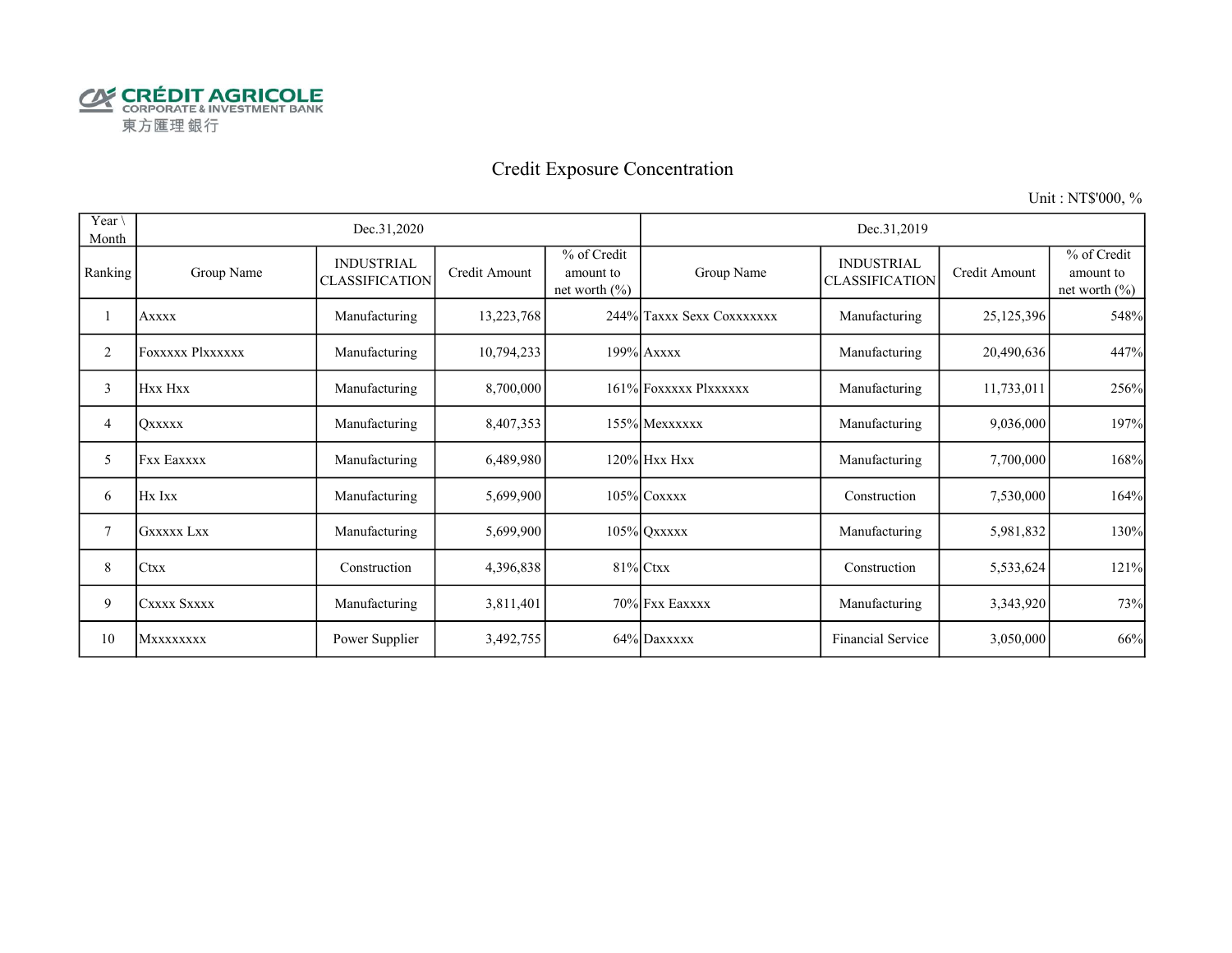

# Interest-Rate Sensitivity - TWD Currency

Dec.31,2020

Unit : NT\$'000, %

| <b>ITEM</b>                                                      | $0$ to 90 days | 91 to 180 days | 181 days to 1 year       | over 1 year | <b>TOTAL</b> |  |  |  |  |  |  |
|------------------------------------------------------------------|----------------|----------------|--------------------------|-------------|--------------|--|--|--|--|--|--|
| Sensitive assets                                                 | 22,647,894     | 7,580,000      | 13,085,000               | 9,147,436   | 52,460,330   |  |  |  |  |  |  |
| Sensitive liabilities                                            | 400,000        |                | $\overline{\phantom{0}}$ | 3,076,724   | 3,476,724    |  |  |  |  |  |  |
| Sensitive Gap                                                    | 22,247,894     | 7,580,000      | 13,085,000               | 6,070,712   | 48,983,606   |  |  |  |  |  |  |
| Equity                                                           |                |                |                          |             | 5,551,057    |  |  |  |  |  |  |
| Ratio of interest-rate sensitive assets to liabili<br>1,508.90 % |                |                |                          |             |              |  |  |  |  |  |  |
| Ratio of interest-rate sensitive gap to equity<br>882.42 %       |                |                |                          |             |              |  |  |  |  |  |  |

## Interest-Rate Sensitivity - USD Currency

Dec.31,2020

Unit : US\$'000, %

| <b>ITEM</b>                                                    | $0$ to 90 days | 91 to 180 days | 181 days to 1 year | over 1 year | <b>TOTAL</b> |  |  |  |  |  |
|----------------------------------------------------------------|----------------|----------------|--------------------|-------------|--------------|--|--|--|--|--|
| Sensitive assets                                               | 1,744,659      | -              | ٠                  | 230,000     | 1,974,659    |  |  |  |  |  |
| Sensitive liabilities                                          | 2,710,021      | 639,686        | 60,377             |             | 3,410,084    |  |  |  |  |  |
| Sensitive Gap                                                  | (965,362)      | (639, 686)     | (60,377)           | 230,000     | (1,435,425)  |  |  |  |  |  |
| Equity                                                         |                |                |                    |             | (1,400)      |  |  |  |  |  |
| Ratio of interest-rate sensitive assets to liabil<br>57.91 %   |                |                |                    |             |              |  |  |  |  |  |
| Ratio of interest-rate sensitive gap to equity<br>102,530.36 % |                |                |                    |             |              |  |  |  |  |  |

Note:

 1. Interest-rate sensitive assets or liabilities represent interest bearing assets or interest paying liabilities influenced by the fluctuation of interest rates.

 2. Ratio of interest-rate sensitive assets to liabilities = Interest-rate sensitive assets ÷ Interest-rate sensitive liabilities (i.e. New Taiwan Dollar interest-rate sensitive assets and New Taiwan Dollar interest-rate sensitive liabilities with tenors of less than one year)

3. Interest-rate sensitive gap = Interest-rate sensitive assets  $-$  Interest-rate sensitive liabilities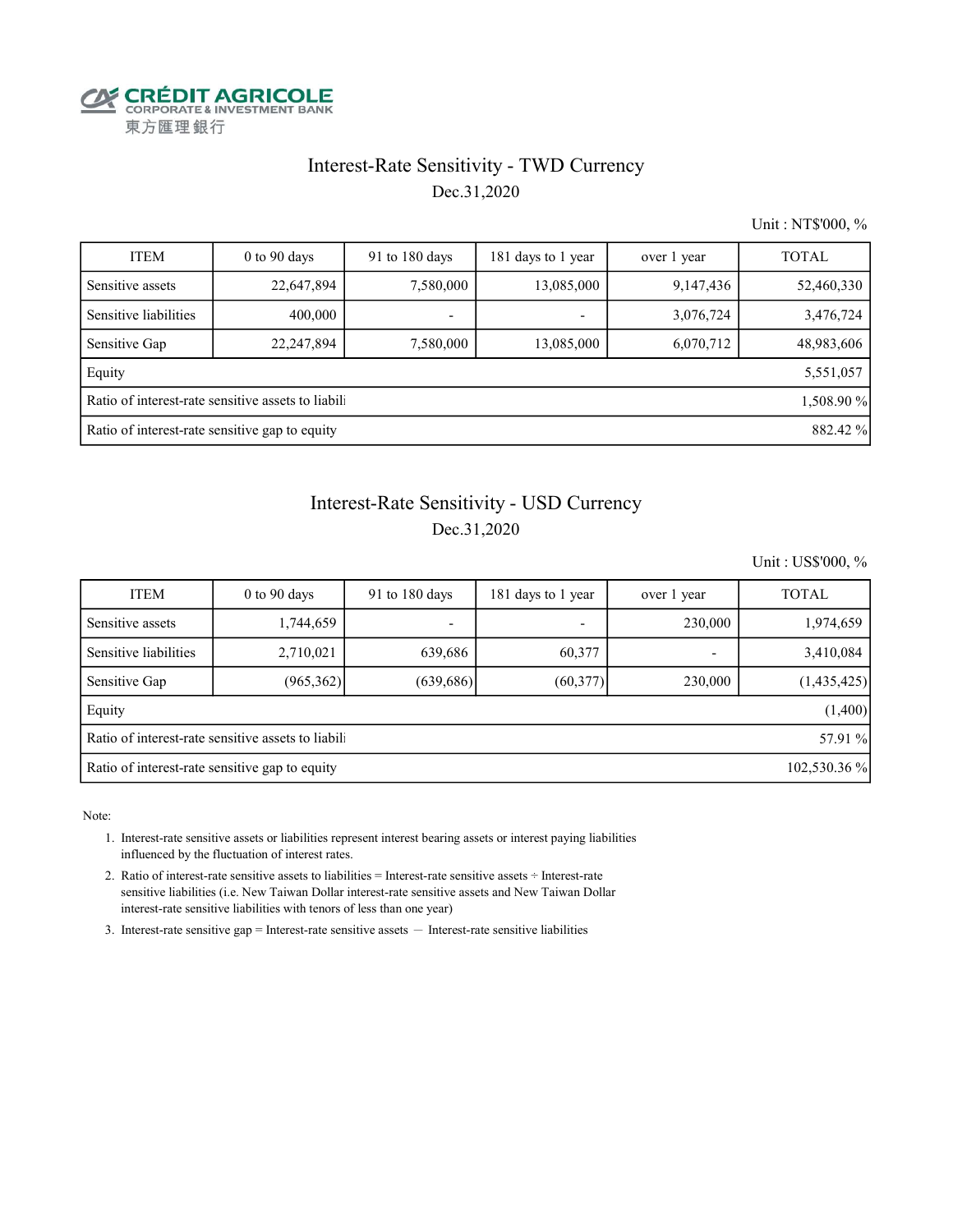

# Ratio of Profitability

Unit : %

| <b>ITEM</b>               |                   | Dec.31,2020 | Dec.31,2019 |  |
|---------------------------|-------------------|-------------|-------------|--|
| Ratio of return on assets | before income tax | $0.67\%$    | 0.24%       |  |
|                           | after incometax   | 0.54%       | 0.16%       |  |
| Ratio of return on equity | before income tax | 18.73 %     | 6.79 %      |  |
|                           | after incometax   | 15.16%      | 4.70 %      |  |
| Ratio of net income       |                   | 52.04 %     | 17.67%      |  |

Note:

- 1. Ratio of return on assets = Income before income tax  $\div$  Average assets
- 2. Ratio of return on equity = Income before income tax  $\div$  Average equity
- 3. Ratio of net income = Income before income tax  $\div$  Total revenue
- 4. Income before income tax is the year-to-date accumulated income.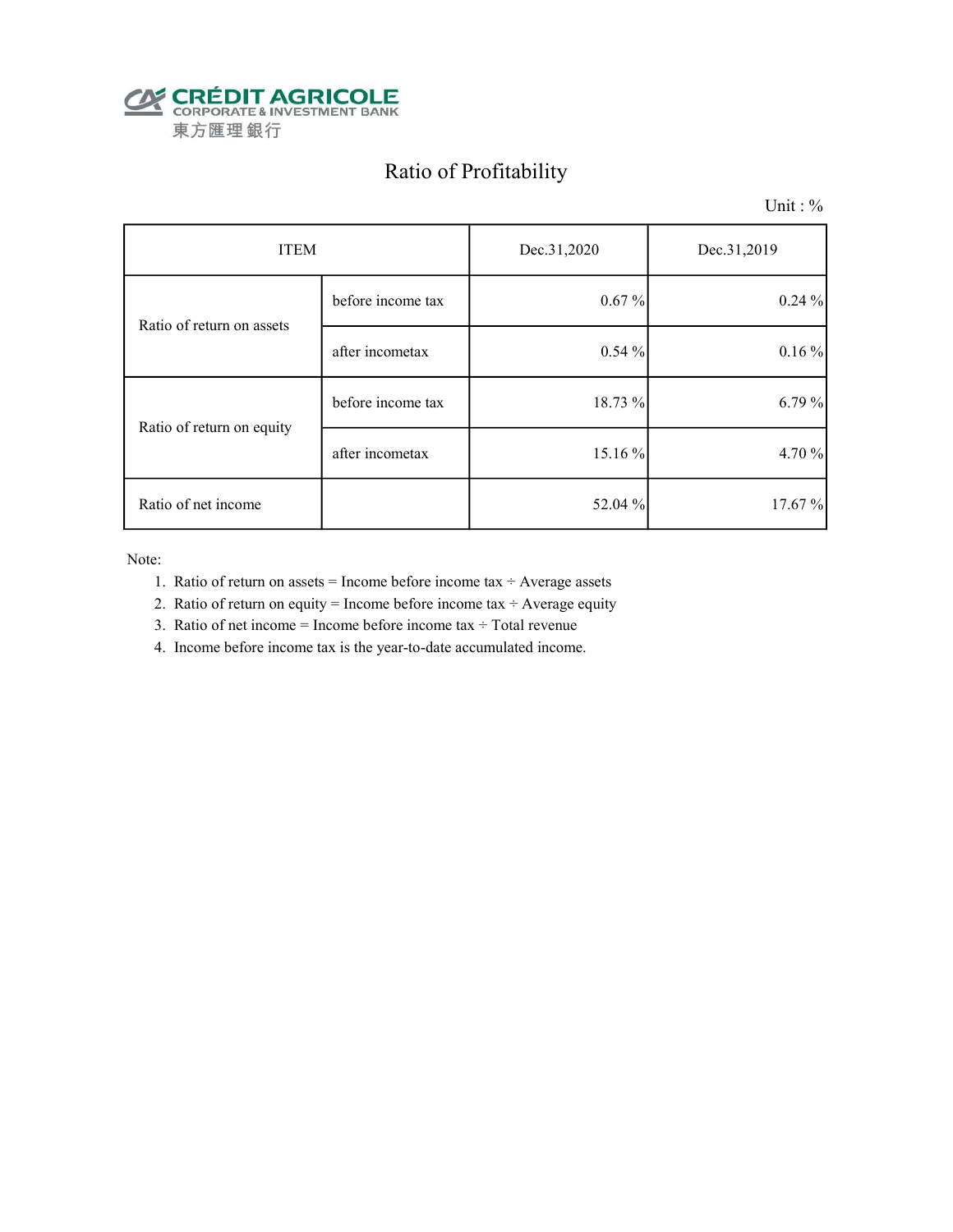

## Analysis of Assets and Liabilities by Maturity Date - TWD Currency Dec.31,2020

Unit : NT\$'000

|             |              | Amount for the remaining period to the maturity date |                 |                |                       |               |  |  |  |  |
|-------------|--------------|------------------------------------------------------|-----------------|----------------|-----------------------|---------------|--|--|--|--|
| <b>ITEM</b> | <b>TOTAL</b> | $0$ to $30$ days                                     | $31$ to 90 days | 91 to 180 days | 181 days to<br>1 year | over 1 year   |  |  |  |  |
| Assets      | 541,984,960  | 167,974,107                                          | 125,236,585     | 82,626,196     | 136,779,752           | 29,368,320    |  |  |  |  |
| Liabilities | 550,979,440  | 144,751,793                                          | 144,615,965     | 97,287,751     | 122,354,576           | 41,969,355    |  |  |  |  |
| Gap         | $-8,994,480$ | 23, 222, 314                                         | $-19,379,380$   | $-14,661,555$  | 14,425,176            | $-12,601,035$ |  |  |  |  |

Note:

 1. The table includes only New Taiwan Dollar amounts (i.e. excludes assets and liabilities denominated in foreign currency).

## Analysis of Assets and Liabilities by Maturity Date - USD Currency Dec.31,2020

Unit : US\$'000

|             | <b>TOTAL</b> | Amount for the remaining period to the maturity date |                 |                |                       |             |  |  |  |
|-------------|--------------|------------------------------------------------------|-----------------|----------------|-----------------------|-------------|--|--|--|
| <b>ITEM</b> |              | $0$ to $30$ days                                     | $31$ to 90 days | 91 to 180 days | 181 days to<br>1 year | over 1 year |  |  |  |
| Assets      | 25, 121, 363 | 7,002,408                                            | 6,494,579       | 4,220,622      | 5,076,960             | 2,326,794   |  |  |  |
| Liabilities | 26,003,515   | 8,731,285                                            | 5,171,234       | 4,258,560      | 5,537,615             | 2,304,821   |  |  |  |
| Gap         | $-882, 152$  | $-1,728,877$                                         | 1,323,345       | $-37,938$      | $-460,655$            | 21,973      |  |  |  |

Note:

1. The table includes only U.S. Dollar amounts.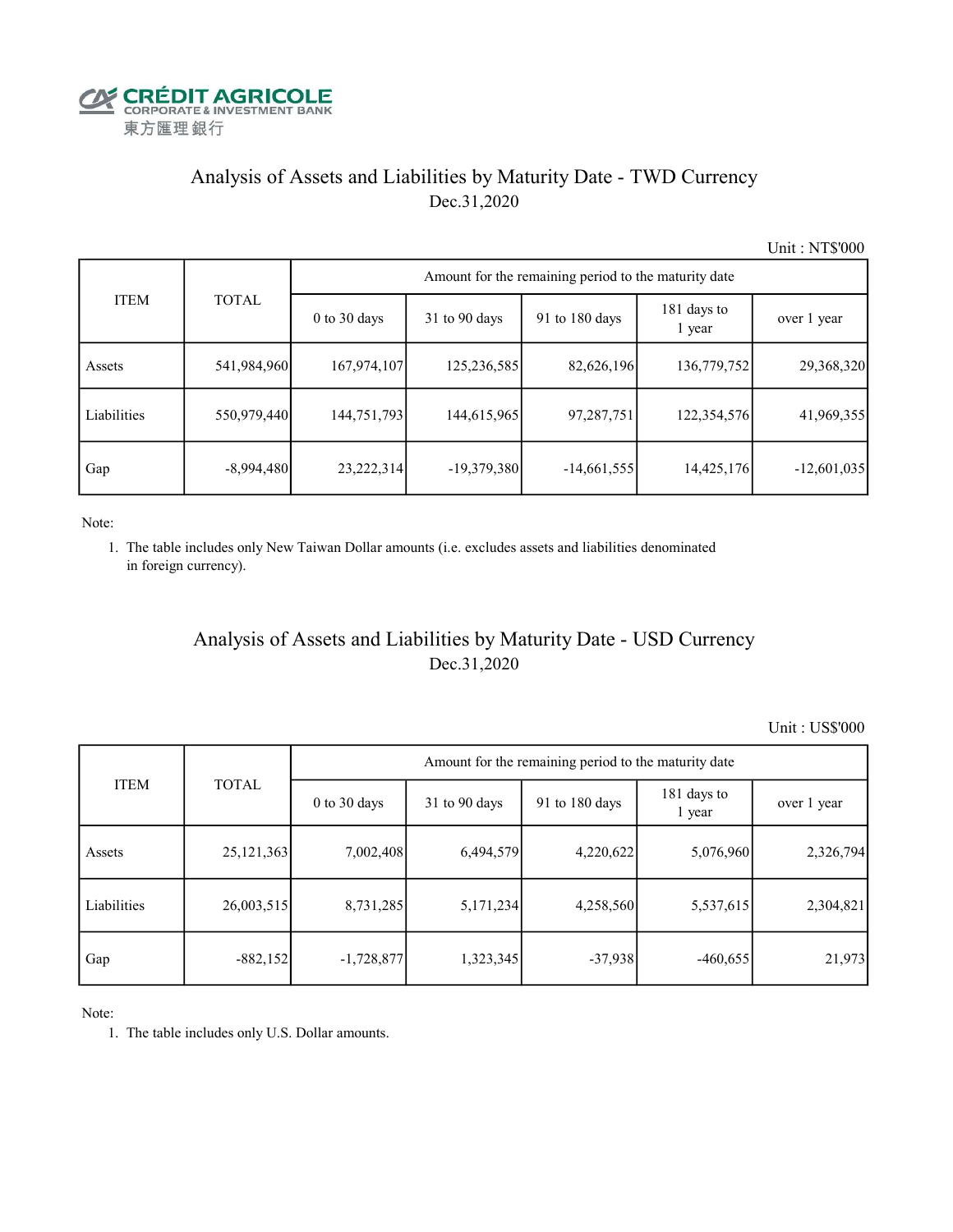**CALEDIT AGRICOLE**<br>
CORPORATE & INVESTMENT BANK<br>
東方匯理銀行

### Sale of Distressed Debt Information Dec.31,2020

1. Transcation information of distressed debt sale Unit: NT\$'000

| Transactio  <br>n Date | Counterparty   Debt Component   Book Value   Selling Price |  | Gain/loss<br>from<br>disposal | Condition of<br>Agreement | Relationship with<br>counterparty |
|------------------------|------------------------------------------------------------|--|-------------------------------|---------------------------|-----------------------------------|
|                        |                                                            |  |                               |                           |                                   |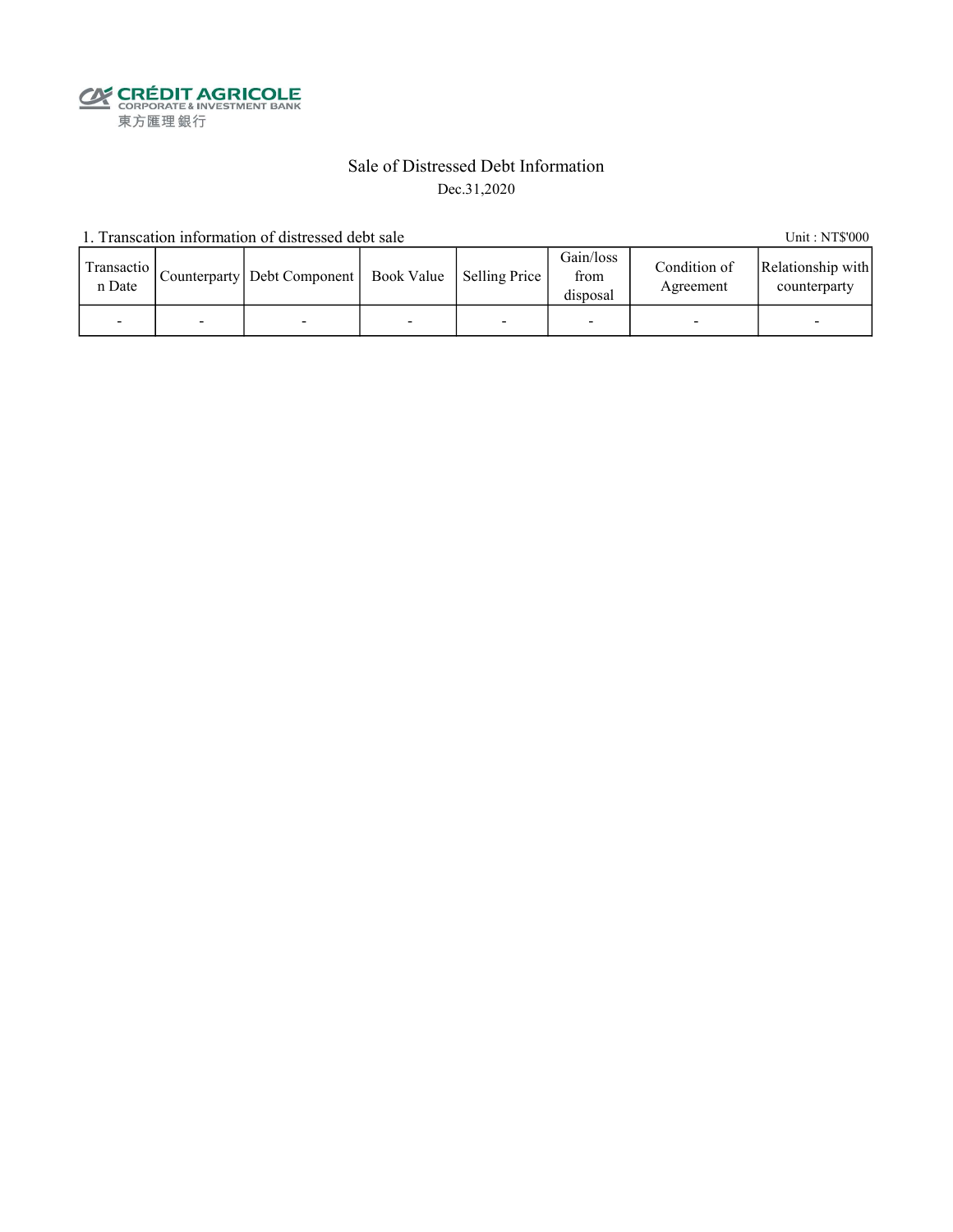

### Information of reinvestment business Dec.31,2020

Unit : NT\$'000

|                     | Main         |                   |                                  | Stockholdi   Investment | Realized                          | Conditions of share consolidation between the<br>company and its affiliated companies |                                 |                    |                                 |         |
|---------------------|--------------|-------------------|----------------------------------|-------------------------|-----------------------------------|---------------------------------------------------------------------------------------|---------------------------------|--------------------|---------------------------------|---------|
| Investee<br>company | Locatio<br>n | Operating<br>Item | ng ratio in<br>Closing<br>Period | <b>Book</b><br>Value    | Gain/Loss in<br>Current<br>Period | Current number<br>of stock holding                                                    | Pro Forma<br>number of<br>stock | Number<br>of stock | Total<br>Stockholdin<br>g ratio | Remarks |
| -                   |              |                   | -                                | -                       |                                   |                                                                                       |                                 |                    |                                 |         |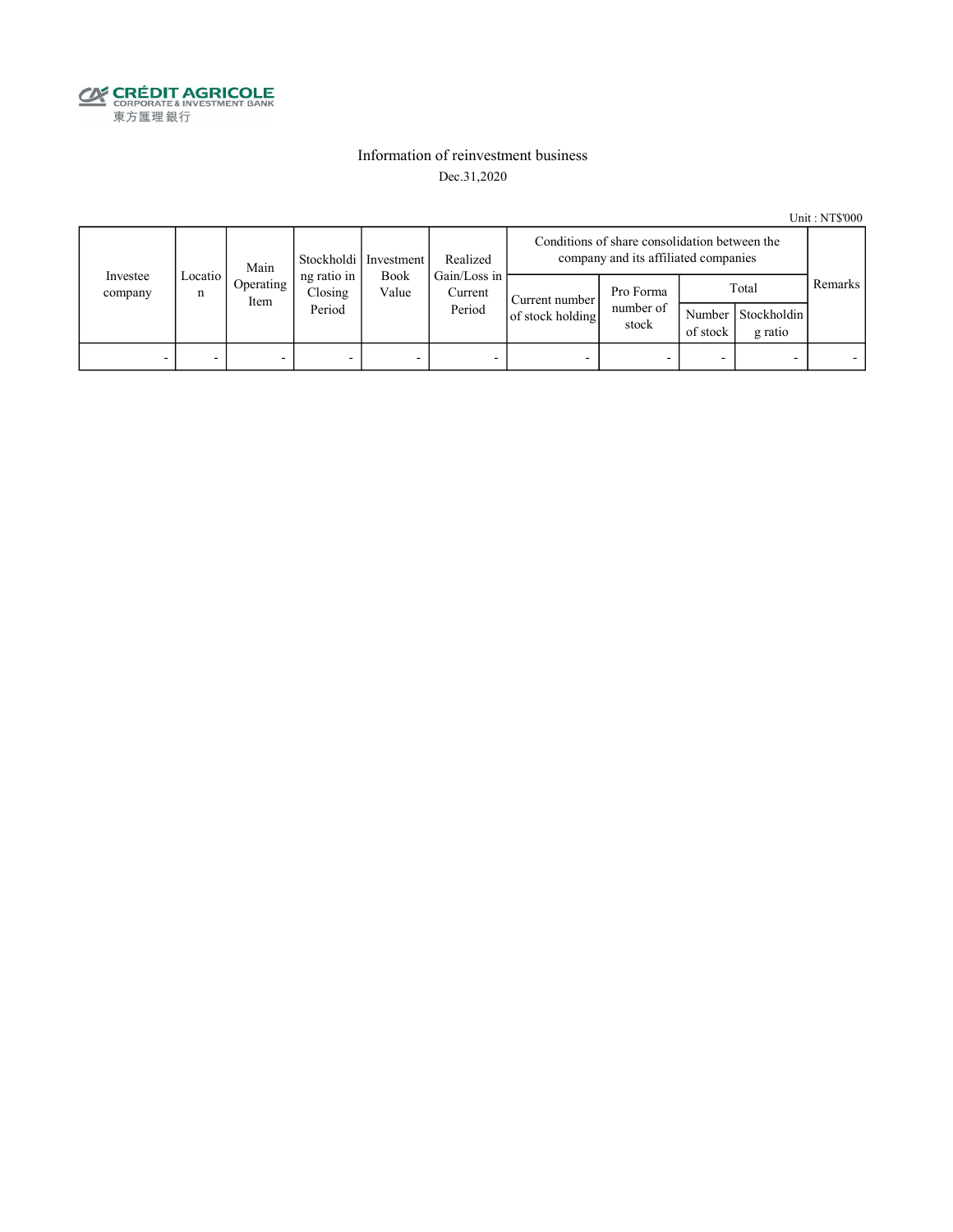

# Ratio of Deposits, Time Deposits and Foreign Currency Deposits to Total Deposits

Unit : NT\$'000, %

|                                | Dec.31,2020 | Dec.31,2019 |  |  |
|--------------------------------|-------------|-------------|--|--|
| Demand deposits                | 40,999,847  | 226,717     |  |  |
| % of Demand deposits           | 51.30 %     | $0.48 \%$   |  |  |
| Time deposits                  | 38,923,816  | 46,628,549  |  |  |
| % of Time deposits             | 48.70 %     | 99.52 %     |  |  |
| Foreign currency deposits      | 79,449,403  | 45,178,139  |  |  |
| % of Foreign currency deposits | 99.41 %     | 96.42 %     |  |  |

Note:

1. % of Demand deposits = demand deposits  $\div$  total deposits ;

% of Time deposits = time deposits  $\div$  total deposits ;

% of Foreign currency deposits = foreign currency deposits  $\div$  total deposits

- 2. Demand deposits and Time deposits include Foreign currency deposits and Treasury deposits.
- 3. Postal office deposits are excluded.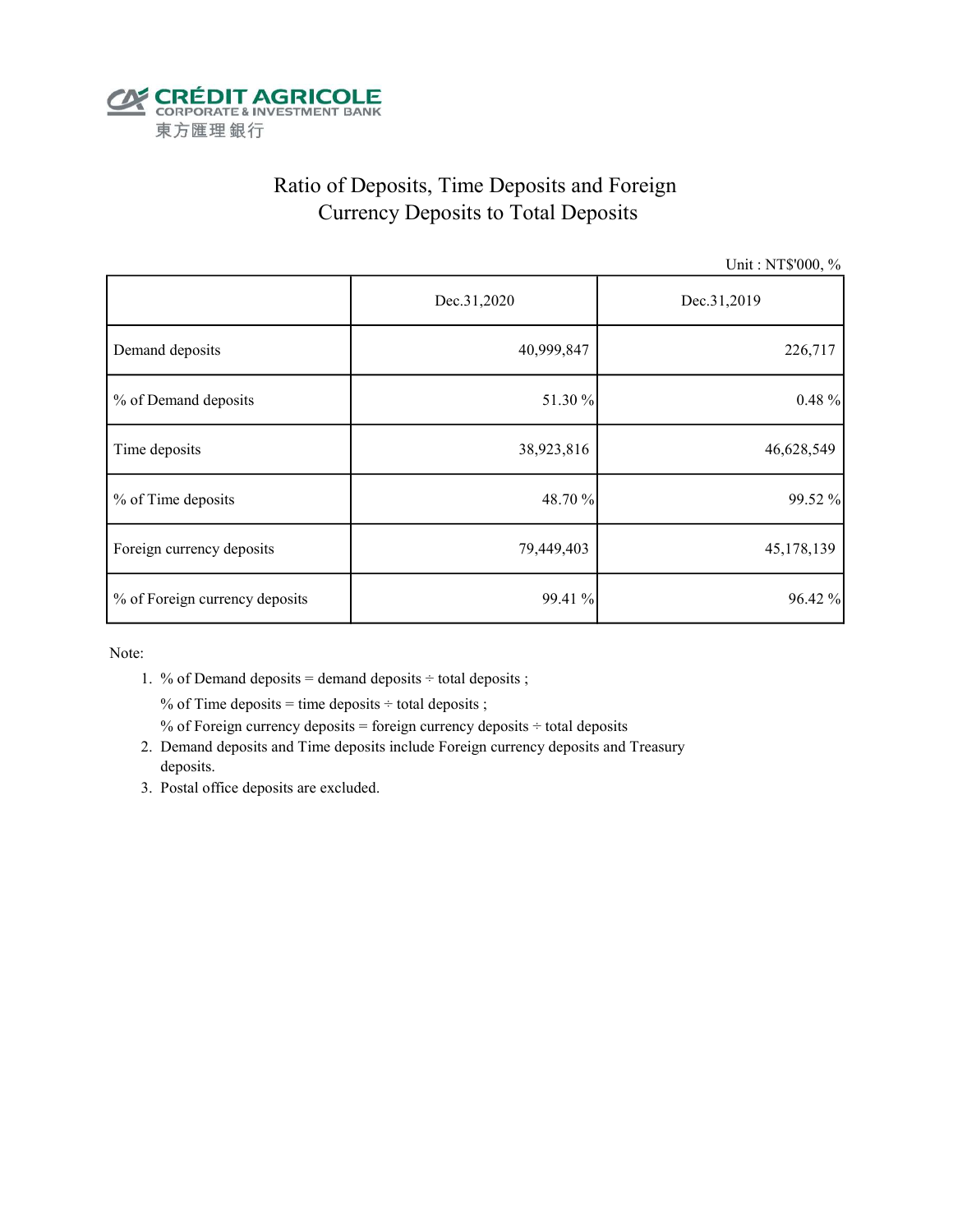

# Ratio of Small and Medium-Size Enterprise (SME) Loans

Unit : NT\$'000, %

|                     | Dec.31,2020 | Dec.31,2019 |
|---------------------|-------------|-------------|
| <b>SME</b> Loans    |             |             |
| % of SME Loans      | $0.00\%$    | $0.00\%$    |
| Consumer Loans      | -           |             |
| % of Consumer Loans | $0.00\%$    | $0.00\%$    |

Note:

1. % of SME Loans = SME Loans ÷ Total Loans;

% of Consumer Loans = Consumer Loans ÷ Total Loans

 2. Small and Medium-Size Enterprises (SME) are identified according to the definition promulgated by the Banking Bureau.

Employee Loans under Welfare Committee and other individual Consumer Loans.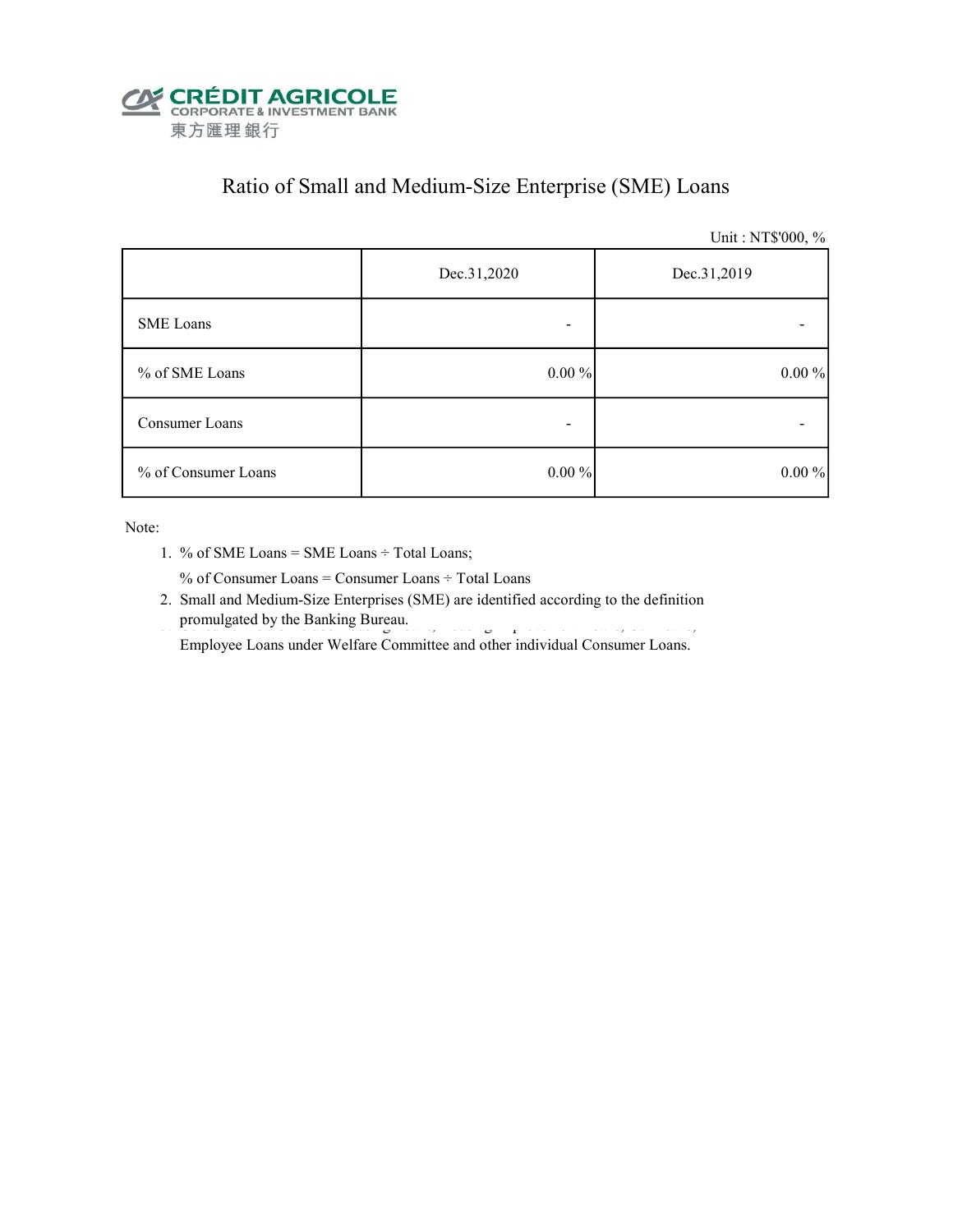

# Interest Bearing Assets and Interest Paying Liabilities

|                                                          |                 |                          |                 | Unit: NT\$'000, %        |  |
|----------------------------------------------------------|-----------------|--------------------------|-----------------|--------------------------|--|
| <b>ITEM</b>                                              | Dec.31,2020     |                          | Dec.31,2019     |                          |  |
|                                                          | Average balance | Average<br>interest rate | Average balance | Average<br>interest rate |  |
| Interest bearing assets                                  | 109,894,749     | $0.66\%$                 | 250,827,849     | 0.98%                    |  |
| Due from Central Bank, other branches<br>and other banks | 9,239,001       | $0.05\%$                 | 25, 171, 183    | $0.25 \%$                |  |
| Securities purchased                                     | 18,252,627      | $0.25 \%$                | 40,366,432      | $0.66\%$                 |  |
| A/R Forfaiting - without recourse                        | 16,670,984      | 0.78%                    | 22,327,640      | 2.43%                    |  |
| Loans, discounted notes and bills                        | 65,732,137      | $0.86\%$                 | 162,962,594     | 1.17%                    |  |
| Interest paying liabilities                              | 81,453,547      | $0.38\%$                 | 129,702,170     | 1.51%                    |  |
| Due to banks and other branches                          | 31,475,167      | $0.15 \%$                | 100,007,008     | 1.24%                    |  |
| Deposits (demand deposits, time<br>deposits and NCD)     | 49,978,380      | 0.52%                    | 29,695,162      | 2.43%                    |  |

Note:

- 1. Average balance is based on daily average balance of interest bearing assets or interest liabilities.
- 2. Interest bearing assets or interest paying liabilities are disclosed in accordance with the chart of accounts or their nature.